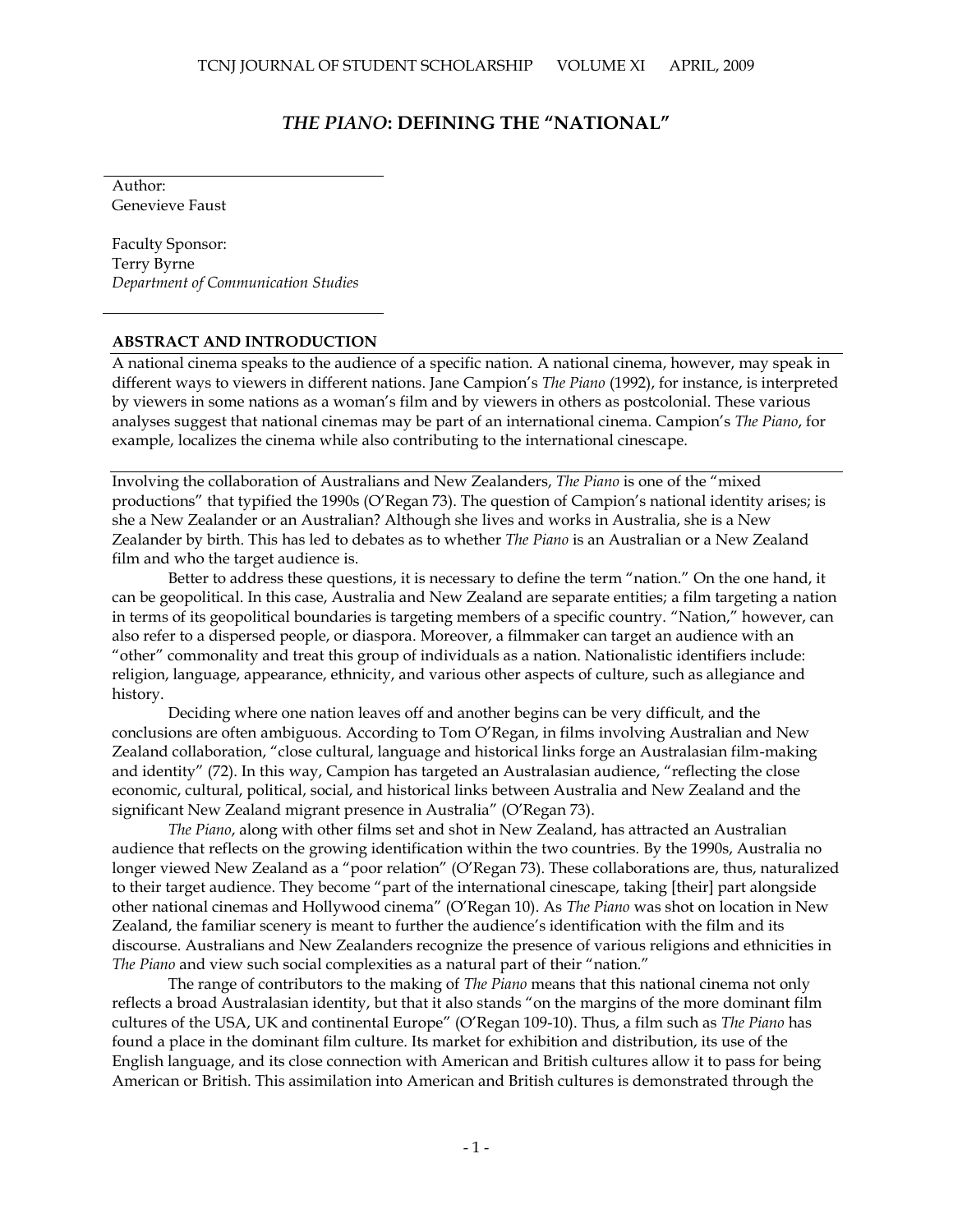film"s Oscar nominations and awards. These characteristics, while expanding the potential audience of the film, also keep Australian and New Zealand films from creating their own distinct identity.

One must account for such cultural assimilation when discussing Australian and New Zealand films. Indeed, it can create confusion about the filmmaker"s intentions. Analyses of *The Piano*, for example, range from feminist to postcolonial and race-based readings of the film. It must not be forgotten that "national cinemas work to be local while streamlining themselves to be of interest to audiences outside" of their target nation (O"Regan 51).

As national cinema, *The Piano* is socialized, identifying a social issue that may be of significance to a culture. From this perspective, *The Piano* addresses issues of patriarchy, colonialism, and racism by situating Australians and New Zealanders in their own history and providing education and cultural information. In the film, patriarchy, colonialism, and racism collaborate to ally Stewart and Baines and make the British Empire"s colonial system work (Reid 108). To those with an Australasian identity, the film uses New Zealand"s colonial history to argue that patriarchy and colonialism are both "system[s] of fraudulent exchanges" (Reid 113). According to Mark Reid, "Fraudulent sales are *The Piano'*s central metaphor which is recycled in Stewart"s partitioning of Maori land as he possesses and abuses Ada"s body, finger, and piano. Similar to the frauds of Stewart, Baines appropriates moko tattoos" (113).

The film can also have social significance to American and British audiences. America shares historical origins with New Zealand and Australia; as British colonies, each conquered its land and indigenous people (O"Regan 18). Moreover, both Americans and British share a "common language and a broadly similar cultural view" with Australians and New Zealanders (O"Regan 18). Such cultural likenesses make it possible for these audiences to find continuities between themselves and Australians and New Zealanders. In particular, American and British audiences regard *The Piano* as a feminist film, focusing on Ada"s "emotional, social, and psychological problems, which are connected to the fact that she is a woman" (Sharp and Gillard 111). They also focus more on Ada's economic powerlessness as a Victorian woman than on the colonial system.

Maria Margaroni talks of "the convergence of gender and postcolonial concerns in Campion"s film" (102). According to Margaroni, the body of the female protagonist is a metaphor for the landscape of the mid-nineteenth-century colonized Maori country (95). Both are objects of colonial oppression, both are silenced, and both represent hope that the New Zealand postcolonial nation will build a future for itself (Margaroni 96).

These various interpretations of the film may result from national differences. For example, "Australian films place the protagonist as the victim not agent of history, whereas American film makes the protagonist drive the narrative and so become an agent of history" (O"Regan 198). This could explain why American and British audiences sometimes overlook the historical implications of the film and focus, rather, on its presentation of femininity. They are not accustomed to a protagonist being subordinate to society and look for the characters to effect social change.

*The Piano* encourages much discussion and debate, or in post-structural parlance, it is discursivized. The film, like many other Australian-produced works, is attractive to a wide range of audiences. Each group raises its own questions about Campion"s film and the message delivered through the medium. Some individuals focus on the maltreatment of the Maori while others concentrate on masculine control and femininity; all are attempting to answer questions raised by the film.

Sometimes, the discourse becomes passionate. Maori feminist Leonie Pihama, for instance, indicates that "these are the portrayals that add to the perpetuation of belief systems that undermine not only [the Maori] position in this country but also [their] intelligence" (Reid 108). Furthermore, they should not be "sold to the world as an authentic depiction of [Maori] people" (Reid 108). Helena Sharp and Garry Gillard emphasize feminist aspects of the film. They argue that Ada does not speak because "her father told her to be silent*"* (110). Although the film does not reveal the reason for Ada"s muteness, the novel by Campion and Kate Pullinger does (Sharp and Gillard 110). Sharp and Gillard also propose that Ada took control of her own speech as part of "her personal quest...to deal with masculine control and gain autonomy" (110).

In addition to its socialization, filmmaking is a form of social problem solving; it locates social problems, identifies their causes, and develops solutions to them (O"Regan 18). *The Piano* uses cultural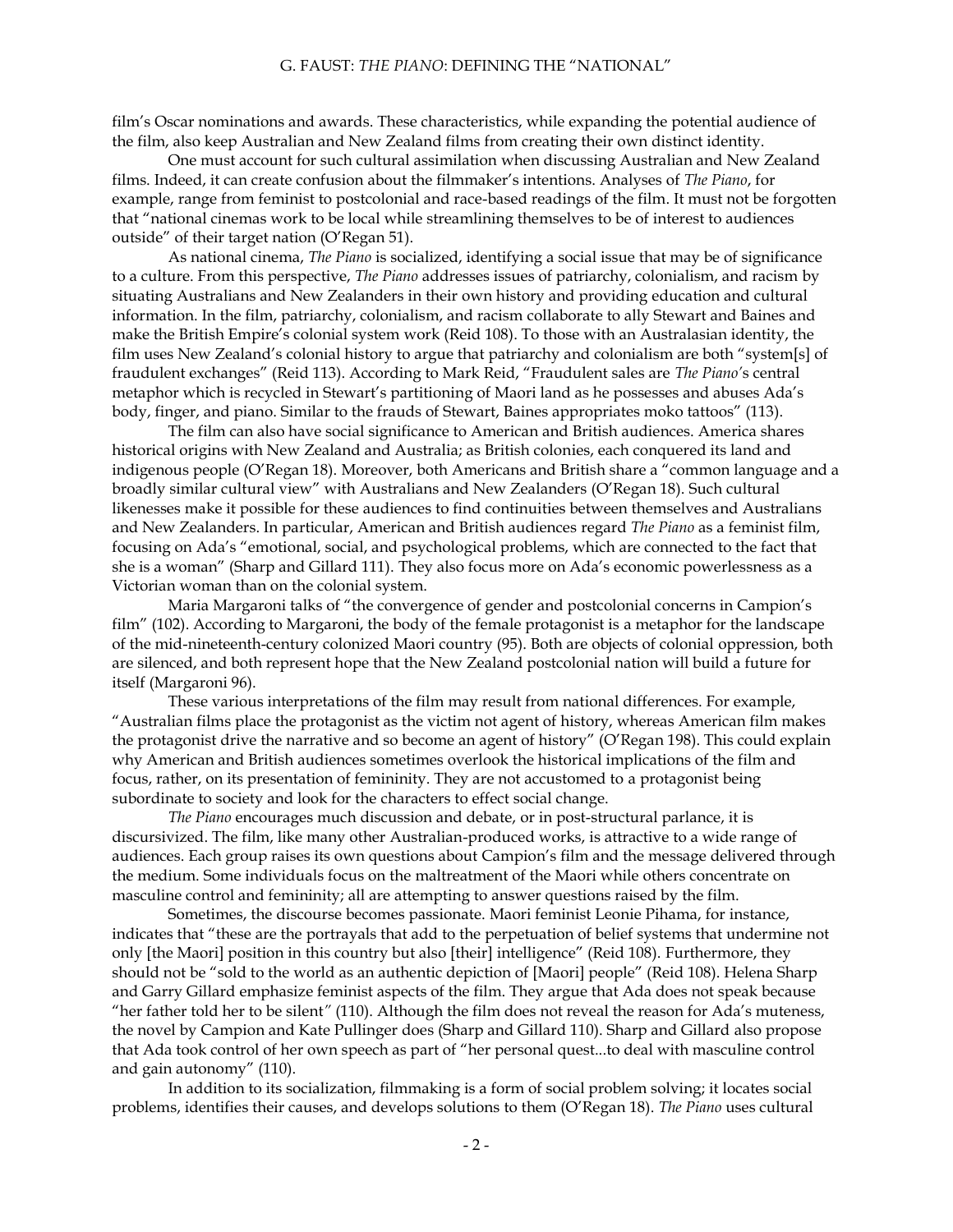differences to make the social domain "available for filmic expression and critical exploration," such as gender, ethnic, and indigenous issues (O"Regan 265, 269).

One cultural cleavage visible in the film involves the Aboriginal or Islander and the non-Aboriginal, or settler. *The Piano* shows settler culture as oppressing indigenous people, who claim equal rights in the distribution of goods and "feel that their historic ownership of their respective lands should entitle them to something more" (Sykes qtd. in O"Regan 275-6). Campion"s film provides "the wider community with ways of "knowing Aborigines" which Aborigines then need to negotiate" (O"Regan 277). According to Marcia Langton, audiences "do not know and relate to Aboriginal people. They relate to stories told by former colonists" (qtd. in O"Regan 277). Pihama supports this assertion: "The images presented in *The Piano* say much about colonial perceptions of the indigenous people, as these perceptions have endured to the 1990s" (qtd. in Reid 115). Aboriginal people criticize films such as *The Piano* for failing to illustrate how Aborigines and Islanders are meaningful to themselves (O"Regan 277). *The Piano* depicts the Aboriginal people as an asset and a factor in the success of the colonial system.

Cleavage between the national and international is also prevalent in the film, as Campion explores the process of establishing a sense of identity at an international, national, and subnational level. At the subnational, Stewart, Baines, Ada, and Flora are all defined, in part at least, by being different from the Maori. According to Pihama, images of whites are positioned in front of a background of Maori characters (qtd. in Reid 115). The Maori provide contrast to the white characters" culture by acting as an "authentic, unchanging and simple way of life" (Pihama qtd. in Reid 115). Baines is defined, at times, through his differences from Stewart. Although Baines is not a native, his facial tattoos and ability to speak Maori separate him from Stewart and hide his role in the colonial system. As Lynda Dyson explains, Baines "is able to arouse Ada"s passions because he is closer to nature than Stewart" (qtd. in Reid 110). Unlike Stewart, he knows when to use blackface and local vernacular and when to distance himself by race, class, and gender (Reid 113). This cleavage between the national and international shows that some filmmakers are concerned with societies in transition interacting with the wider world, as well as exotic indigenes.

Particularly for American and British audiences, issues of gender take precedence. In other Australian and New Zealand films, women do not participate as men do in the creative, technical, and administrative processes (O"Regan 288). In *The Piano*, however, Ada exercises a certain kind of power over the two men. As their desire for Ada increases, they become vulnerable and disempowered (Sharp and Gillard 111). Jane Campion, herself, is "Australasia"s most high-profile and lionized auteur director" (O"Regan 288). As such, the film shows a feminist contribution to the cinema and illustrates a feminist approach to the depiction of social reality (O"Regan 292). In other films, women are objects of gaze; meant simply to be looked at. *The Piano* counters this male bias typical of Western storytelling (O'Regan 294). Ada, even though she does not speak, expresses herself eloquently. Through her music and actions, she becomes much more than an object of gaze and takes the authoritative voice from the male characters as she gains autonomy. Campion has stated that her exploration of the romantic impulse critiques the power of eroticism (Campion 6).

According to Maria Margaroni, "Although...it is normally supposed that something always gets lost in translation, I...cling obstinately to the notion that something can also be gained" (103). *The Piano*, although aimed at an Australasian audience, offers much to American and British audiences, as well. Although Campion"s comments on colonialism may not be apparent to an international audience, her feminism is. National cinema localizes a film while also contributing to the international cinescape. International audiences provide new eyes through which meaning and significance are perceived. Perhaps, with time and recognition, Australasian cinema will establish a more distinct identity and do more than assimilate itself into the dominant film culture. For now, this form of national cinema works on a local level while attracting the interest of worldwide audiences.

## **REFERENCES**

Campion, Jane. "Jane Campion on her Gothic Film "The Piano."" *Sight and Sound* 3.10 (1993): 6.

Margaroni, Maria. "Jane Campion"s Selling of the Mother/Land: Restaging the Crisis of the